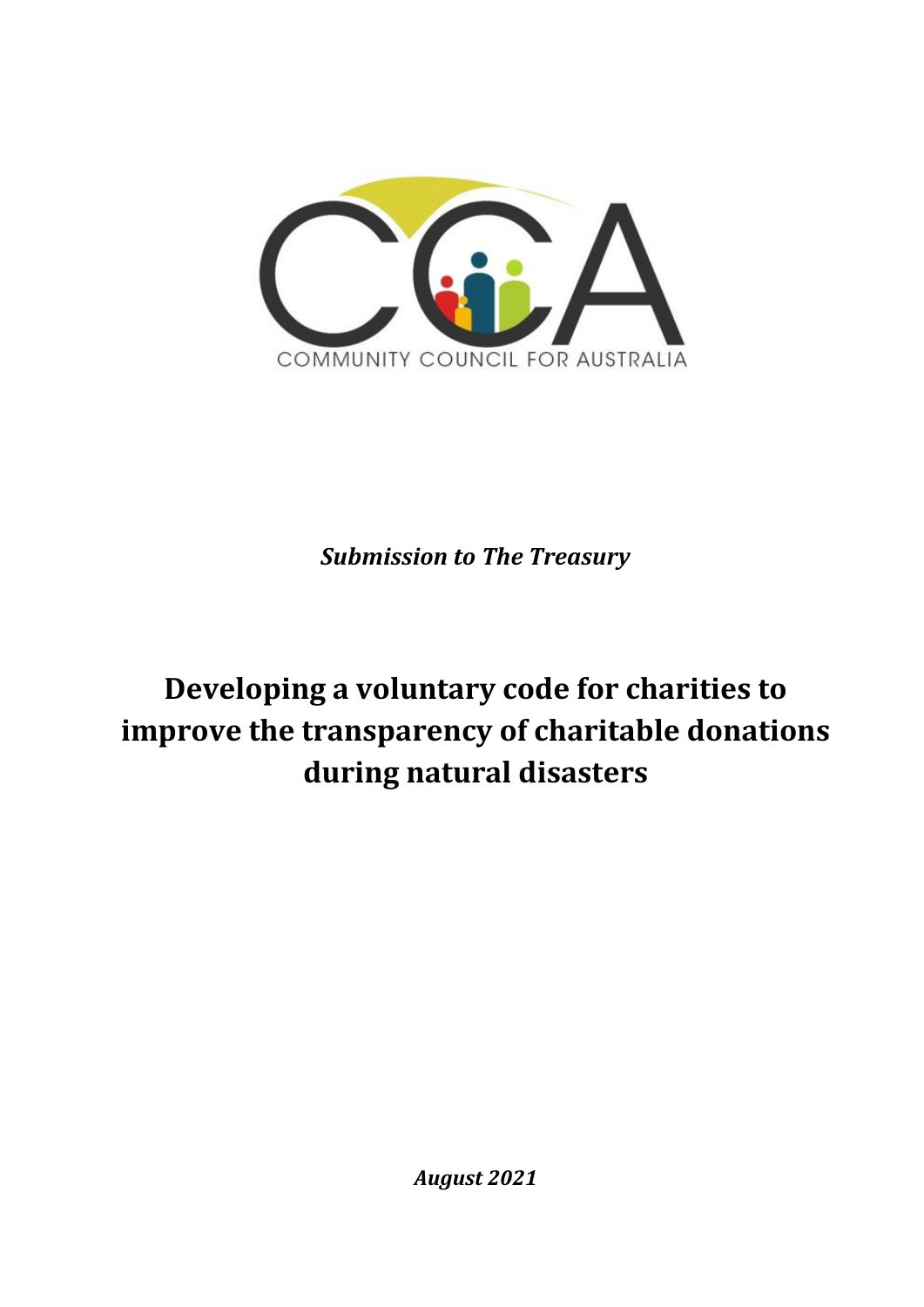### **Introduction**

This submission outlines key areas of opportunity and concern for the Community Council for Australia (CCA) in relation to 'developing a voluntary code for charities to improve the transparency of charitable donations during natural disasters.'

CCA welcomes the opportunity to engage with The Treasury on this important issue.

CCA is a member of the *fixfundraising* coalition, has liaised extensively with Justice Connect and strongly supports their submission.

CCA has also consulted with other members (see listing in Appendix 1) in framing this submission, however, it is important to note that this submission does not override the policy positions outlined in any individual submissions from CCA members.

The content of this submission includes: a brief background to CCA; three other context setting background discussions covering; the current context for the broader charities and not-for-profit (NFP) sector, CCA's seven informing principles and three recommendations for fundraising regulation reform, and the latest research on charities and fundraising regulations. Following this context setting, this submission outlines some of the key issues relating to the Treasury's transparency and fundraising discussion paper; and offers a conclusion.

CCA is keen to engage in further discussion with The Treasury and others to address the completely dysfunctional fundraising regulations currently impeding the work of the charities sector.

### **The Community Council for Australia**

The Community Council for Australia is an independent non-political member-based organisation dedicated to building flourishing communities by enhancing the extraordinary work undertaken by the charities and not-for-profit sector in Australia. CCA seeks to change the way governments, communities and NFP organisations relate to one another. It does so by providing a national voice and facilitation for sector leaders to act on common and shared issues affecting the contribution, performance and viability of NFPs in Australia. This includes:

- promoting the values of the sector and the need for reform
- influencing and shaping relevant policy agendas
- improving the way people invest in the sector
- measuring and reporting success in a way that clearly articulates value
- building collaboration and sector efficiency
- informing, educating, and assisting organisations in the sector to deal with change and build sustainable futures
- providing a catalyst and mechanism for the sector to work in partnership with government, business and the broader Australian community to achieve positive change.

Our success will drive a more sustainable and effective charities and not-for-profit sector in Australia making an increased contribution to the well-being and resilience of all our communities.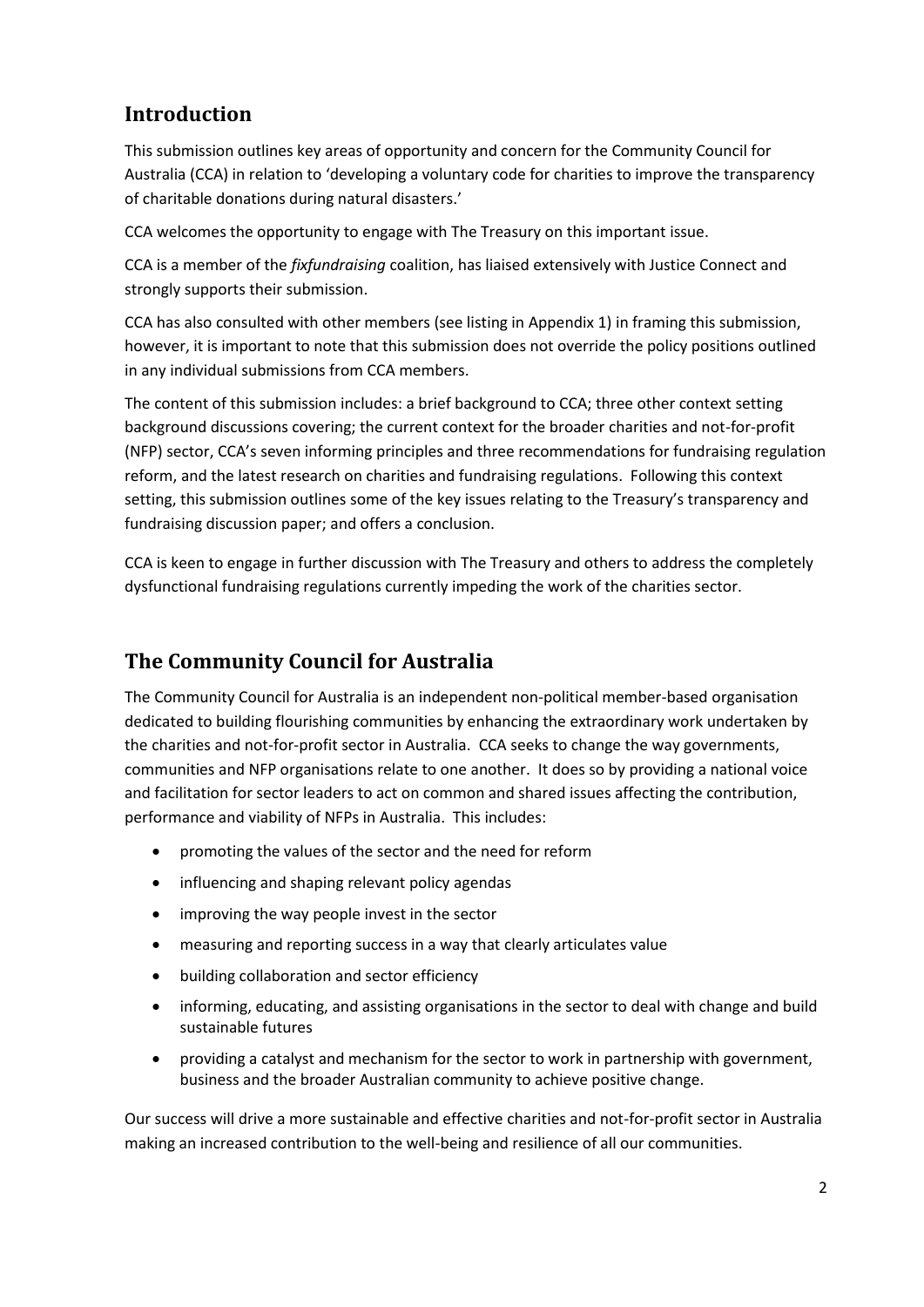### **Background: current state of the charities and not-for-profit sector**

COVID-19 highlighted the critical role played by charities and Not-for-profits (NFPs) in Australia. The government acknowledged this role in extending a modified form of JobKeeper payments to charities as well as supporting increased giving during the pandemic. These measures have been important to many charities, but 2021 continues to be challenging for the charities and NFP sector.

While the history of the NFP sector is framed by growth and reform, the current situation is that many charities are struggling to survive. Research conducted by the Centre for Social Impact (CSI) and Social Ventures Australia suggests around 30% of all charities are now facing serious questions about ongoing viability. CSI's latest survey of the for-purpose sector [\( Pulse of the For-Purpose](https://www.csi.edu.au/research/project/pulse-of-the-for-purpose-sector/)  [Sector | CSI](https://www.csi.edu.au/research/project/pulse-of-the-for-purpose-sector/) ) found that while 8 in 10 organisations had increased demand, 77% of organisations agreed or strongly agreed that the recent events have put considerable strain on their organisation's finances, 85% reported a reduction in revenue even with JobKeeper, and 52% were worried about their ability to continue to provide services in the current environment.

Some charities have had to hibernate programs and services in the hope of being able to re-establish their income streams in the coming years. For many charities, COVID-19 has meant increased costs, a decline in revenue, reduced access to volunteers, and increased demand for community-based services. While generalisations across all charities are very difficult within the COVID-19 context, the one certainty is that COVID-19 will have a negative impact on thousands of charities and thousands of workers within the charities sector.

The charities and NFP sector encompass over 600,000 organisations - from large to very small. Australia's 55,000+ charities employ over 1.3million staff (around 10% of all employees in Australia), collectively turn over more than \$147 billion each year and hold around \$300 billion in assets.

One of the most important impacts of the current pandemic situation is that many charities have had to abandon their usual fundraising practices and events because of COVID-19 restrictions. While some charities have been able to pivot their fundraising online, many have not, and those that have moved more to an online platform struggle to comply with what are obscure and dysfunctional regulations across Australia.

Our dysfunctional fundraising laws and regulations have time and again been highlighted as a barrier to the way charities can best serve their communities. The Royal Commission into National Natural Disaster Arrangements (2020), Productivity Commission Inquiries (1995, 2010), Senate Inquiries (2008, 2019), and various research reports have all called out the costs, and yet here we are again, considering new fundraising transparency measures.

Our communities, our economy and our country all benefit when charities are enabled to operate effectively to deliver public benefit. This includes their capacity to fundraise so they can pursue their charitable purpose. Putting more and more ineffectual barriers in place to restrict the fundraising activities of Australia's charities seems counter-productive at best.

CCA, like many charities has been arguing for fundraising regulatory reform for more than a decade. Surely now, more than ever, the pointlessness of even more fundraising regulations is apparent?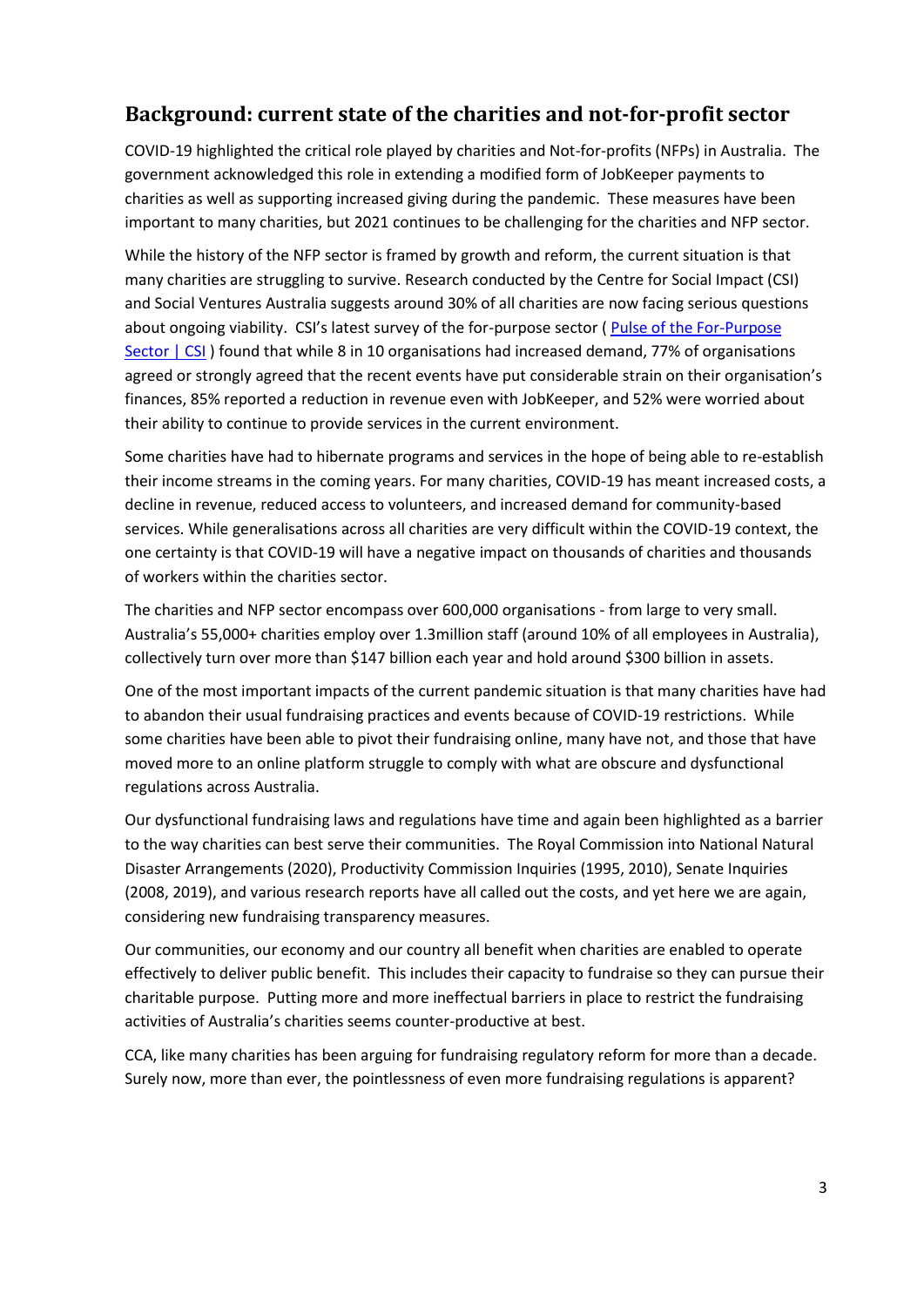### **Background: informing principles and recommendations for fundraising regulation reform**

#### **Three years ago, CCA provided the following list of principles and three recommendations for fundraising regulatory reform. They are even more relevant today than they were then.**

- 1. Never has it been more critical for charities to diversify their income and build their capacity. For this reason, CCA believes the first principle of any proposed new fundraising regulations should be to **encourage and support fundraising activities** undertaken by charities.
- 2. There is no evidence to indicate the Australian public lack trust in charities or are concerned about widespread inappropriate fundraising activities. The goal of any new regulation should not be seen as addressing a market failure, but to **promote more charitable giving**.
- 3. The current regulatory system applying to charities engaged in fundraising is broken. Separate jurisdictional fundraising regulatory regimes in Australia is not justifiable, especially given the emergence of on line and other cross border activities. **Fundraising regulation need to be workable, efficient and fit-for-purpose**. Current regulations fail this basic test.
- 4. CCA is **opposed to the establishment of additional regulations and compliance burdens for charities** unless there is good evidence that the proposed new regulations will contribute to efficiencies, a reduction in compliance costs, and further increase public trust. The goal in relation to fundraising regulation should be to reduce not increase compliance costs.
- 5. Fundraising regulations must take account of the existing criminal law, consumer protection laws, common law and others, as well as the role of the Australian Charities and Not-for-profit Commission (ACNC). **Duplication of existing laws in fundraising regulation makes no sense**.
- 6. It is the **purpose of the charity** and ensuring money raised supports achievement of the charitable purpose that matters, not just the nature of the fundraising activity undertaken.
- 7. The emphasis in any fundraising regulatory framework should be on the actual fundraising behaviour, the way the agency involved has acted. It should not be about compliance, reporting and accurate filling in of forms. This includes **ensuring appropriate enforcement options for the very small minority of charities doing the wrong thing**.

### **Recommendation (shared with Justice Connect and others in 2018)**

The Federal Government should actively support and assist with the development of a nationally consistent, contemporary and fit-for-purpose charitable fundraising regime for implementation no later than mid-2019 by:

- 1. initiating (or at least supporting) amendments to the Australian Consumer Law to ensure its application to fundraising activities for and on behalf of charities (and other not-for-profit organisations) is clear and broad;
- 2. urging the repeal of existing fragmented State and Territory fundraising laws; and
- **3.** working with other Australian Consumer Law regulators, the Australian Charities and Not-forprofits Commission (ACNC), self-regulatory bodies and sector intermediaries to draft and consult publicly on a core mandatory code to be enforced under the Australian Consumer Law multiregulatory framework and noted on the ACNC website as good governance practice.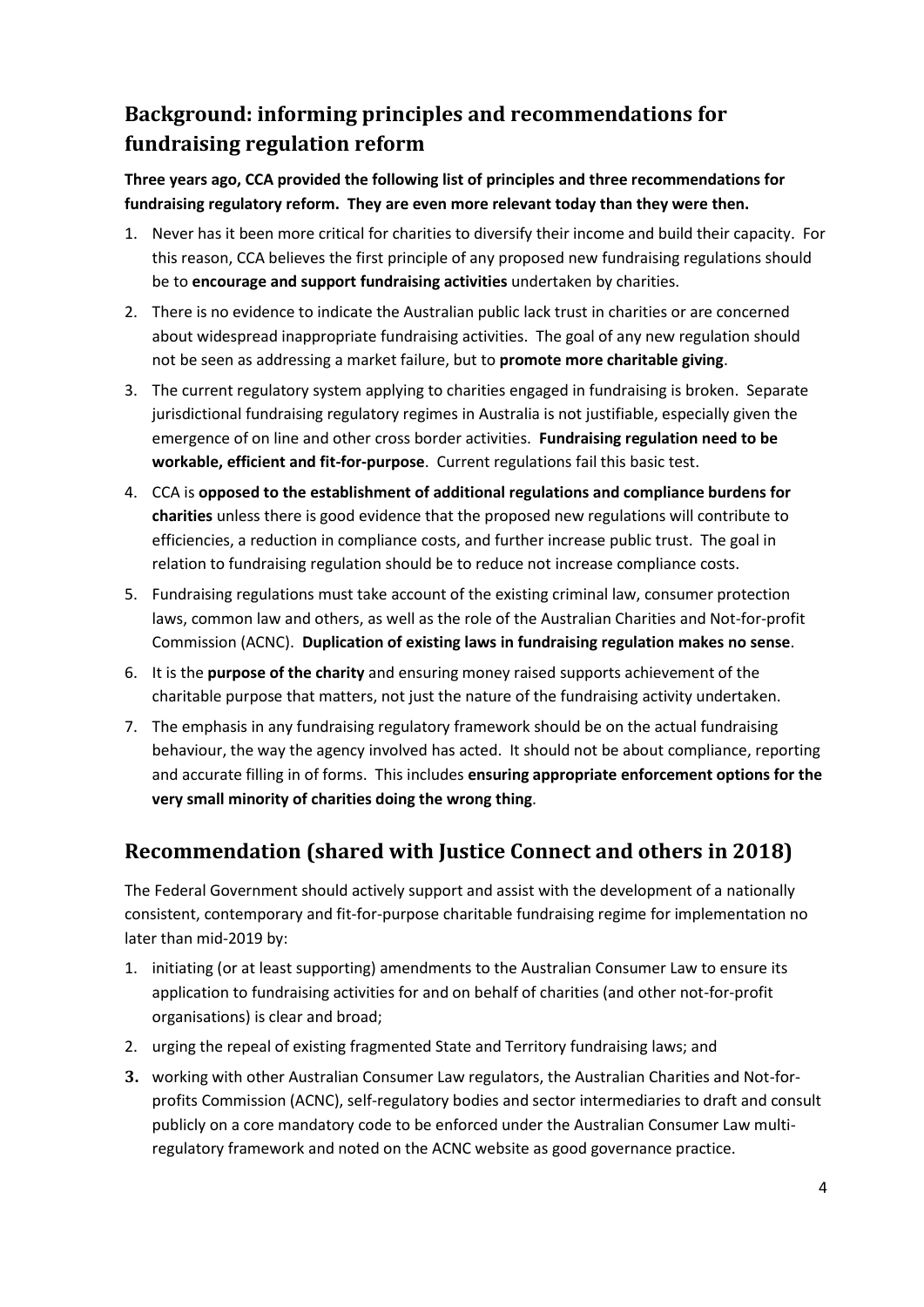### **Background: What do we know about charities, fundraising accountability, and transparency?**

In June 2021, Piazza Research conducted a survey of around 600 charities in relation to their fundraising practices and compliance with all the required legislation (Appendix 2). Here are the key findings:

*Charity donation origin by state and territory* – Australia's charities and NFPs undertaking fundraising activity are required to complete multiple registrations across states and territories depending on where they raise donations. Organisations most frequently registered in NSW (40%) and VIC (40%). Between 19% and 28% registered in the other states and territories. A substantial proportion of charities and NFPs surveyed (20%) did not register in any state or territory.

*Fundraising Activities* – Fundraising events are used by 60% of charities and NFPs. The majority use online fundraising methods (55%). This has implications for registration, reporting and ongoing compliance requirements; online fundraising requires consideration of seven different state and territory registration systems and compliance regimes.

*Awareness of the need to comply with different licenses and regulations across states and territories when using online fundraising methods* – A high proportion (39%) of Australia's charities and NFPs are not aware of the need to comply with different state and territory licenses and regulations when raising funds online.

*Speed of the fundraising registration process* – Substantial proportions of Australian charities and NFPs experience the speed of the fundraising registration process as slow (14% in the ACT to 50% in QLD).

*Complexity of the current fundraising registration process* – The majority of Australian charities and NFPs across all states and territories (between 57% and 88%) report that the fundraising registration process is either very complex with a lot of excessive information required, or 'somewhat complex'.

*Financial and human resource burden from current fundraising rules and requirements* – Between 22% and 40% of Australia's charities and NFPs report that current fundraising rules and requirements cause a high and unacceptable level of financial and human resource burden. This trend appears across all states and territories.

*Average fundraising registration and compliance cost* – The average registration and compliance cost of the middle 90% of Australia's charities is \$11,663.

*Impact of current fundraising registration and rules on Australian charities* – More than half (53%) of Australian charities and NFPs consider the impact of current fundraising rules and registration processes as 'significant' and 22% consider them so significant they have become a barrier to fundraising.

*Support for simplified regulation model* – Ninety-seven per cent (97%) of Australian charities strongly support or support the '#FixFundraising' Coalition/Charities Crisis Cabinet simplified regulation model.

*Importance of a single national regulation scheme as recommended by the Royal Commission into National Disaster Arrangements* – Almost all Australian charities and NFPs (91%) believe it is very important or somewhat important for state and territory governments to create a single national regulation scheme for charitable fundraising (as recommended by the Royal Commission into National Natural Disaster Arrangements).

*State and Territory comparison* – Charities and NFPs rated QLD, VIC, WA and NSW as the worst performing jurisdictions imposing the highest costs, complexity and time delays on charities seeking to undertake fundraising activities.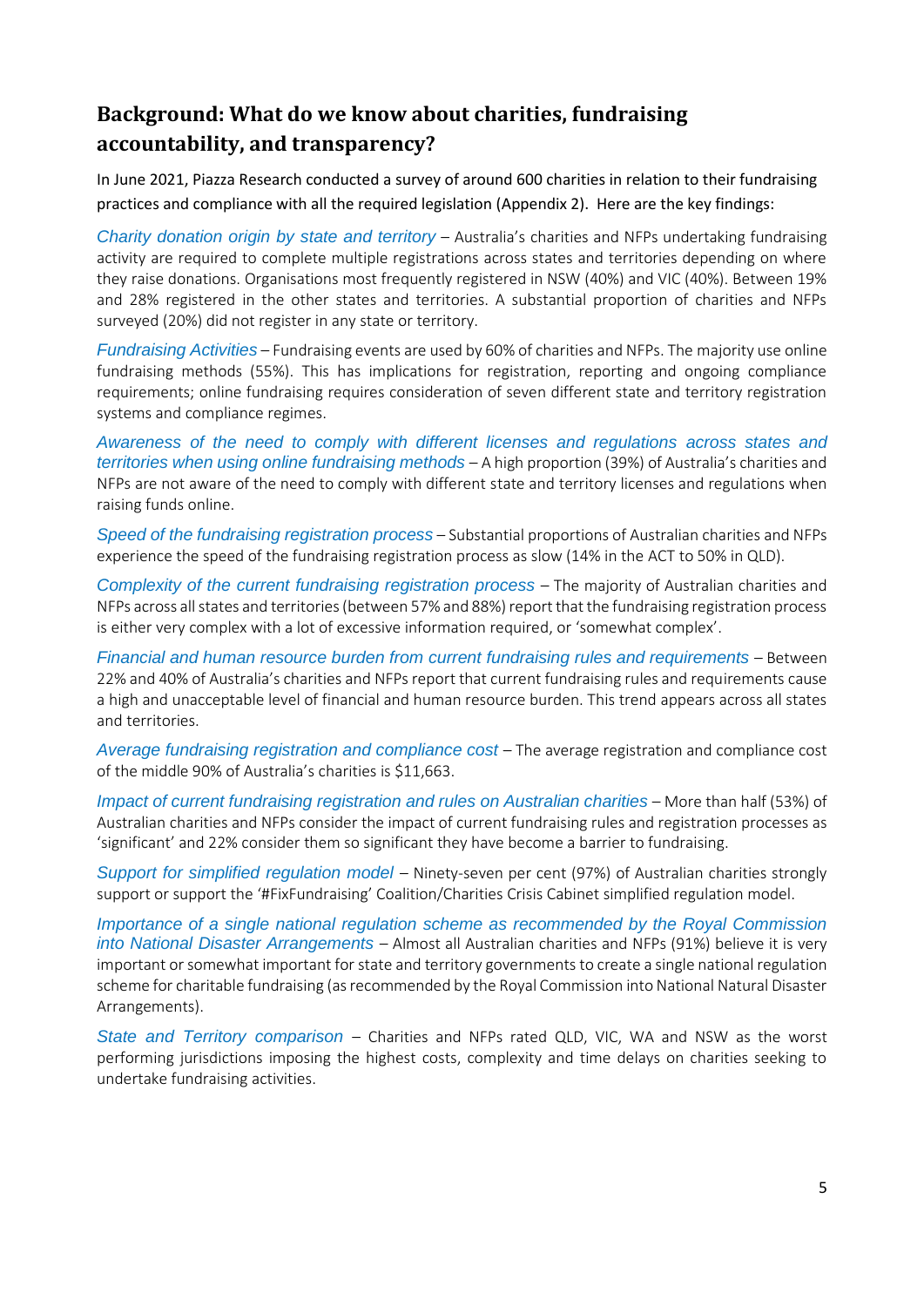# **CCA response to The Treasury discussion paper** *'Developing a Transparency Code – A consultation paper'* **of July 2021**

#### **CCA is a strong supporter of transparency including in relation to fundraising which is why we are seeking fundraising regulatory reform.**

The most important commodity that charities trade is trust. Trust is built upon clear and authentic communication – which is why charities enjoy high levels of trust compared to governments, insurance companies, and most other institutions. Charities want to limit inappropriate behaviour by the very small minority of charities that behave badly and undermine community trust and confidence.

Charities also want transparency and accountability to their donors. Charities strive to build strong relationships with their donors – it is the best way to create effective giving programs where donors and the charity work together towards shared goals. Charities are engaged with their communities, accountable and transparent, and there is nothing in the discussion paper that suggests otherwise.

The biggest barrier to fundraising transparency is not the lack of a code, but the mish mash of duplicated regulations that may or may not apply to any charity that has a 'donate here' button on their website.

#### **For the discussion paper to interpret some media coverage as representing widely held views is misleading at best.**

What CCA saw in the media reporting of bushfire recovery was a small minority of people actively undermining the role of charities in a disaster. This may have partly been a deflection from the inability of government and insurance agencies to respond appropriately and partly an attempt to create sensationalist media, but such criticism and blame shifting is usually not in the interests of the communities impacted.

#### **The way celebrities represent themselves is not the responsibility of the charities sector.**

During the bushfires there was clearly some misrepresentation from celebrities about how donations to a certain fund could and would be used.

Most people understand that when a celebrity endorses a charity and encourages people to donate, it is not the charity making representations to the community, but the celebrity themselves.

In the case of the bushfires, a very well-intentioned celebrity did not engage with the charity before engaging in promotional activities. Perhaps the lesson here is that we need a voluntary code for celebrity endorsements that includes the celebrity needing to have some knowledge of, or understanding about, the product or service they are promoting?

#### **There is no evidence suggesting charities misrepresent their purpose or activities.**

Within the discussion paper, there is no example or evidence provided suggesting any charity has misrepresented their purpose, the scope of their activities or how donations can or are being used. Importantly, the exceptional charity that might in any way feel they did not meet public expectations in accounting for the donations they receive is very unlikely to participate in a voluntary code.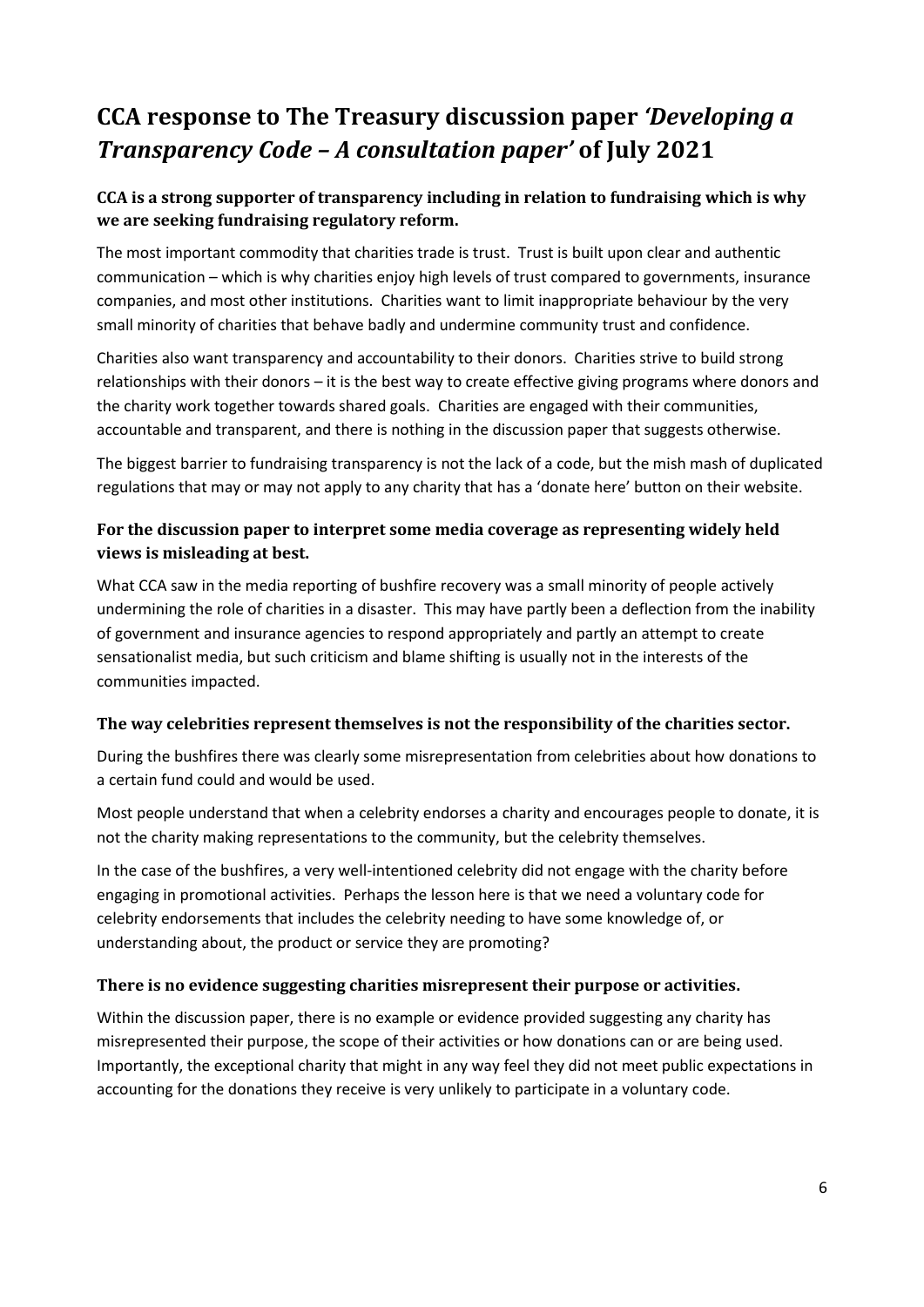#### **Voluntary communications about donations**

As already noted, charities seek to build their relationships with donors as part of their marketing. This includes many levels of communication and accountability. Charities that do this better tend to retain donors for longer. The market forces that operate here can be very sensitive. Charities know this market and communicate accordingly. Once again, there is no example of market failure here, other than some rogue media commentary, a well-meaning and ill-informed celebrity, and a minority of politicians and others pursuing their own agendas.

#### **Why are disaster recovery donations seen as different from donations to other critical areas of community well-being and infrastructure?**

Why is it only during times of disaster that the government is seeking to focus on the transparency of charities in using donated funds?

Why do donations to support disaster recovery need additional provisions or separate codes from all the other requirements on charities engaged in fundraising for other purposes?

If disaster recovery itself needs a higher level of accountability wouldn't that also apply to governments and insurance companies given they spend so much more (taxpayer funds and insurance premiums) on disaster recovery than charities?

#### **If there is a need for a fundraising transparency code wouldn't the code be the central part of fundraising and licensing requirements within Australia?**

CCA has long supported a single set of fundraising principles be adopted as the basis for all fundraising registrations and accountability. As part of the *fixfundraising* coalition, we have adopted the position outlined in more detail in the submission to this Treasury consultation from Justice Connect, a submission we strongly support. This position is that:

#### *To promote transparent, ethical fundraising we recommend all states and territories adopt a single set of clear principles for all fundraising backed by registration by and reporting to the ACNC.*

This is consistent with all the reviews and recommendations from the Senate, the Productivity Commission, and the recent Royal Commission into National Natural Disaster Arrangements. It would allow the full force of Australian Consumer Law to be applied where misleading and deceptive conduct was involved, but would more importantly provide a single clear statement of the principles by which all charities need to operate their fundraising. The principles would also allow individual jurisdictions to initiate enforcement action in collaboration with the ACNC as currently applies to charities in other areas of regulation.

The proposed Australian Fundraising Principles not only cover off the issue of transparency, but also all the other potential concerns about inappropriate fundraising practices. A copy of these principles is included in this submission (Appendix 3).

The Justice Connect submission also provides a table comparing the proposed voluntary transparency code outlined in the consultation paper to the Australian Fundraising Principles. This table is included with this submission (Appendix 4).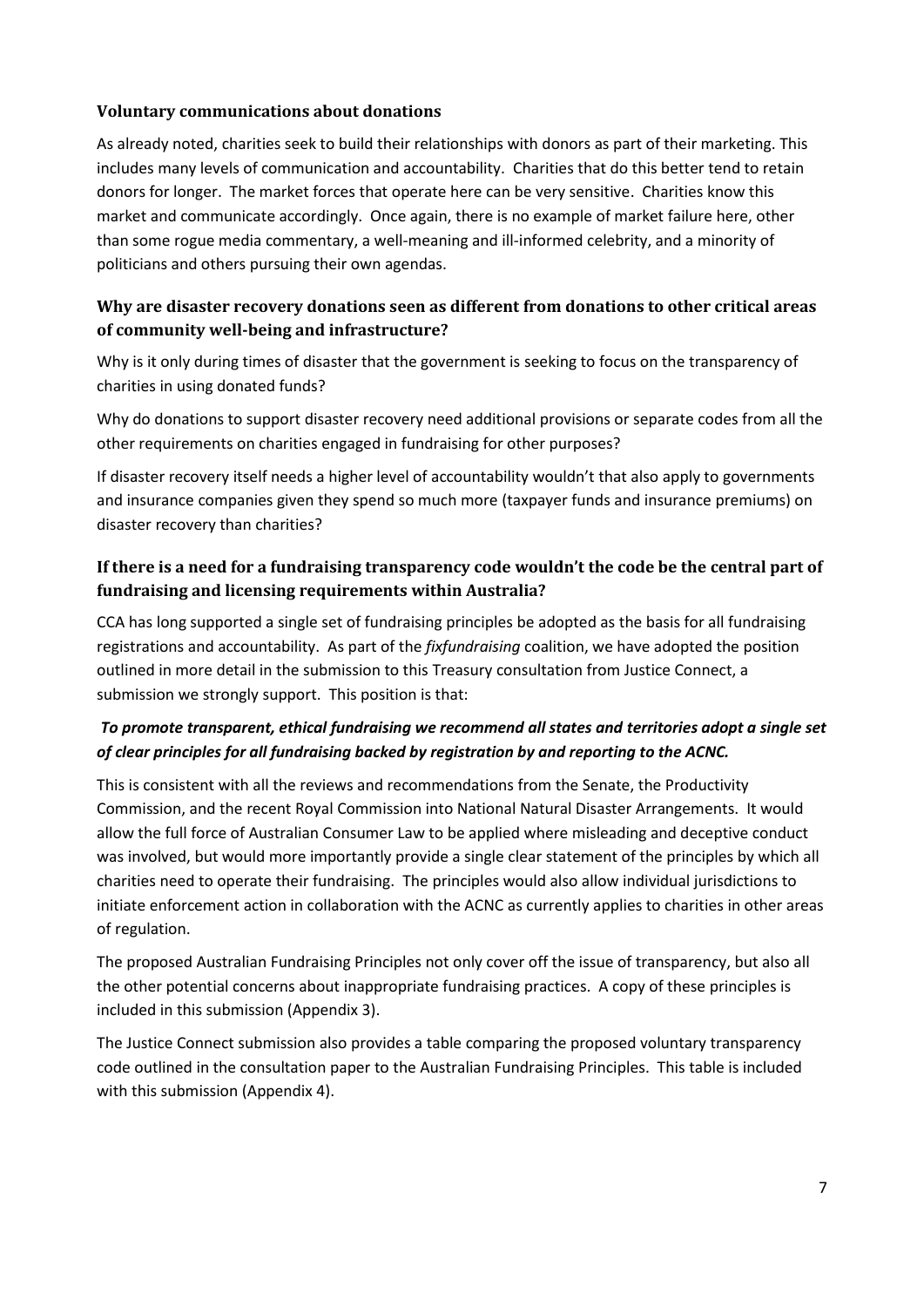### **Conclusion**

In 2018, CCA was one of over 100 charities to sign an open letter to government on the issue of fundraising regulation and reform. In part this letter read:

*Australia's fundraising regulations are a mess. In fact, it is so hard to comply with the current system of compliance that most of Australia's 55,000 charities do not bother. The charities sector employs over 1.1 million Australians and turns over more than \$134 billion annually. The loss in productivity involved for the thousands of charities that seek to meet all the requirements of the seven different fundraising regimes amounts to hundreds of millions of dollars annually.*

*It is time. The Commonwealth Government and every State and Territory Government can quickly and effectively provide charities and not-for-profit organisations with one nationally consistent and fit-forpurpose fundraising regime. The current Review of the Australian Consumer Law (ACL) is an important opportunity for real reform..... We do not need seven sets of onerous and unenforceable regulations.*

*For more than ten years charities and not-for-profits have been asking governments to #fixfundraising. Our feedback has been that this issue is not important enough for governments to bother. Cutting red tape for business is essential. Cutting red tape for charities is not.*

*We, the charities of Australia, who support and enable so many aspects of our lives including: education; the arts; health; housing; employment; recreation; social services; childcare; emergency services; family support; justice systems; international development; the environment, childcare, religion and spirituality, animal welfare; and many other areas that are crucial to Australia's productivity and well-being; are asking for your help. Please, fix this fundraising mess so we can get on with what we do best – building flourishing communities.* 

CCA hope this latest Treasury consultation into fundraising and transparency does more than again highlight the problems. The concerns of charities about fundraising laws have been repeatedly dismissed, the issues have been largely ignored, and charities continue to waste substantial time, energy and resources complying with a useless set of inconsistent regulations.

The bushfires and the pandemic have highlighted the critical role of charities within communities, but when it comes to helping charities respond and better serve their communities, it seems streamlining fundraising regulatory processes is a step too far.

The proposal in the Treasury consultation discussion paper to add another requirement – albeit voluntary – makes no sense when around 40% of charities are already non-compliant with existing letter of the law fundraising regulatory requirements.

Just as importantly, many charities are concerned that not enough is being done to protect public trust and confidence in charities. In terms of the specific fundraising regulations across jurisdictions, they are largely unenforceable and fail to offer the protection of the charities brand that charities have called for.

CCA believe this Treasury consultation should at least acknowledge the widespread existing failures in fundraising regulations and make recommendations that do more than bolt another optional requirement on to what we all know is a rusted out seized up dysfunctional set of regulatory processes.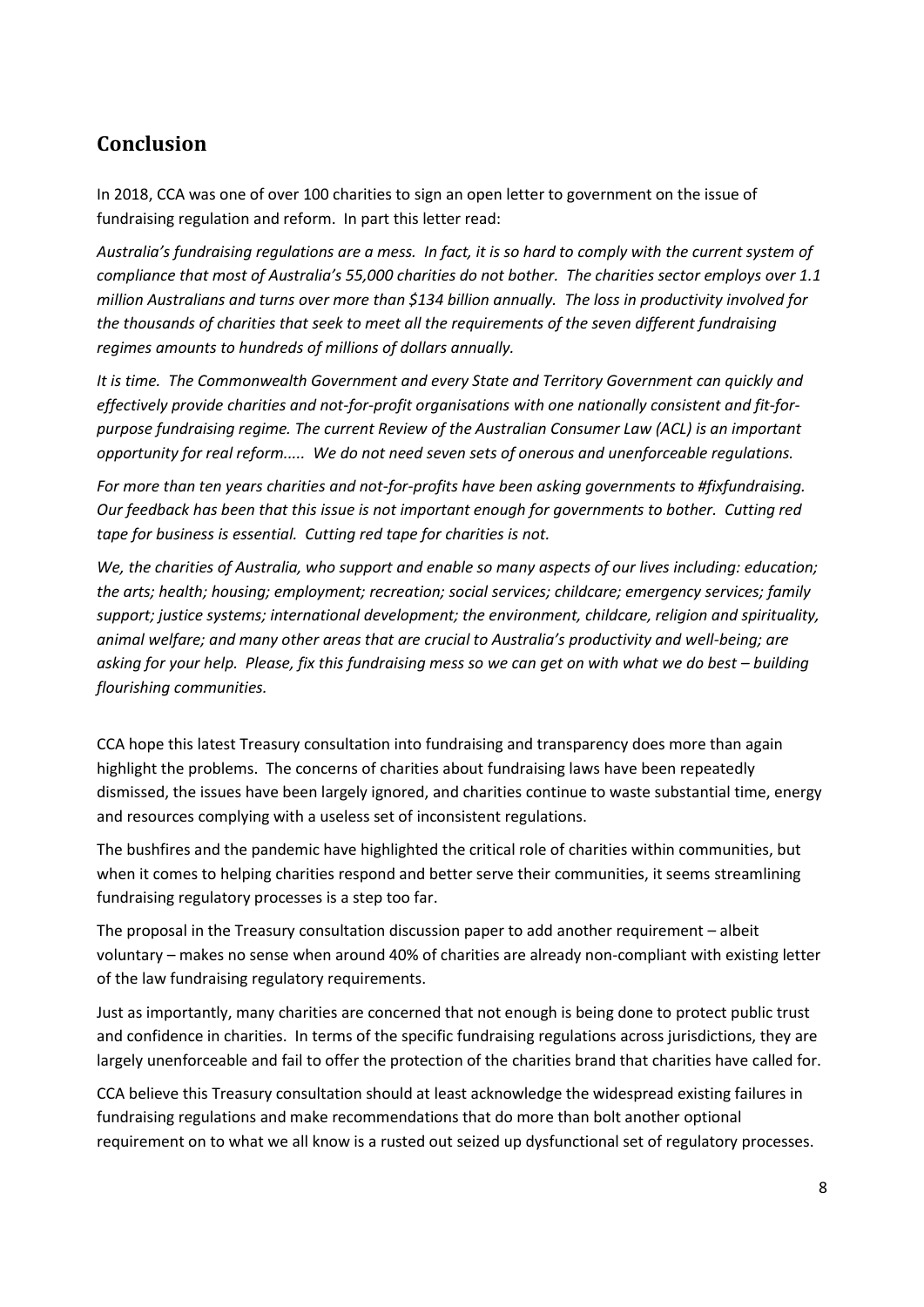## **Current Membership – Community Council for Australia** *Appendix 1*

| <b>Adult Learning Australia</b>                                                          |
|------------------------------------------------------------------------------------------|
| <b>Alannah and Madeline Foundation</b>                                                   |
| <b>Arab Council Australia</b>                                                            |
| <b>Australian Conservation Foundation</b>                                                |
| Australian Council for International Development, Marc Purcell, CEO (CCA Board Director) |
| <b>Australian Environmental Grantmakers Network</b>                                      |
| <b>Australian Scholarships Foundation</b>                                                |
| <b>Australians Investing in Women</b>                                                    |
| <b>Barnardos Australia</b>                                                               |
| <b>Beacon Foundation</b>                                                                 |
| <b>Brotherhood of St Laurence</b>                                                        |
| <b>Camp Quality</b>                                                                      |
| <b>Carers Australia</b>                                                                  |
| Centre for Social Impact, Prof Kristy Muir, CEO (CCA Board Director)                     |
| <b>Chain Reaction Foundation</b>                                                         |
| <b>Christians Against Poverty</b>                                                        |
| <b>Churches of Christ Community Care Vic/Tas</b>                                         |
| <b>Community Bridging Services (CBS)</b>                                                 |
| <b>Community Broadcasting Association of Australia</b>                                   |
| <b>Community Colleges Australia</b>                                                      |
| <b>Connecting Up</b>                                                                     |
| Drug Arm Australia, Jody Wright, CEO (CCA Board Director)                                |
| <b>Endeavour Foundation</b>                                                              |
| <b>Ethical Jobs</b>                                                                      |
| Everyman                                                                                 |
| <b>Exodus Foundation</b>                                                                 |
| <b>Feanix Foundation</b>                                                                 |
| <b>Fitted for Work</b>                                                                   |
| <b>Foundation for Alcohol Research and Education</b>                                     |
| <b>Foundation for Young Australians</b>                                                  |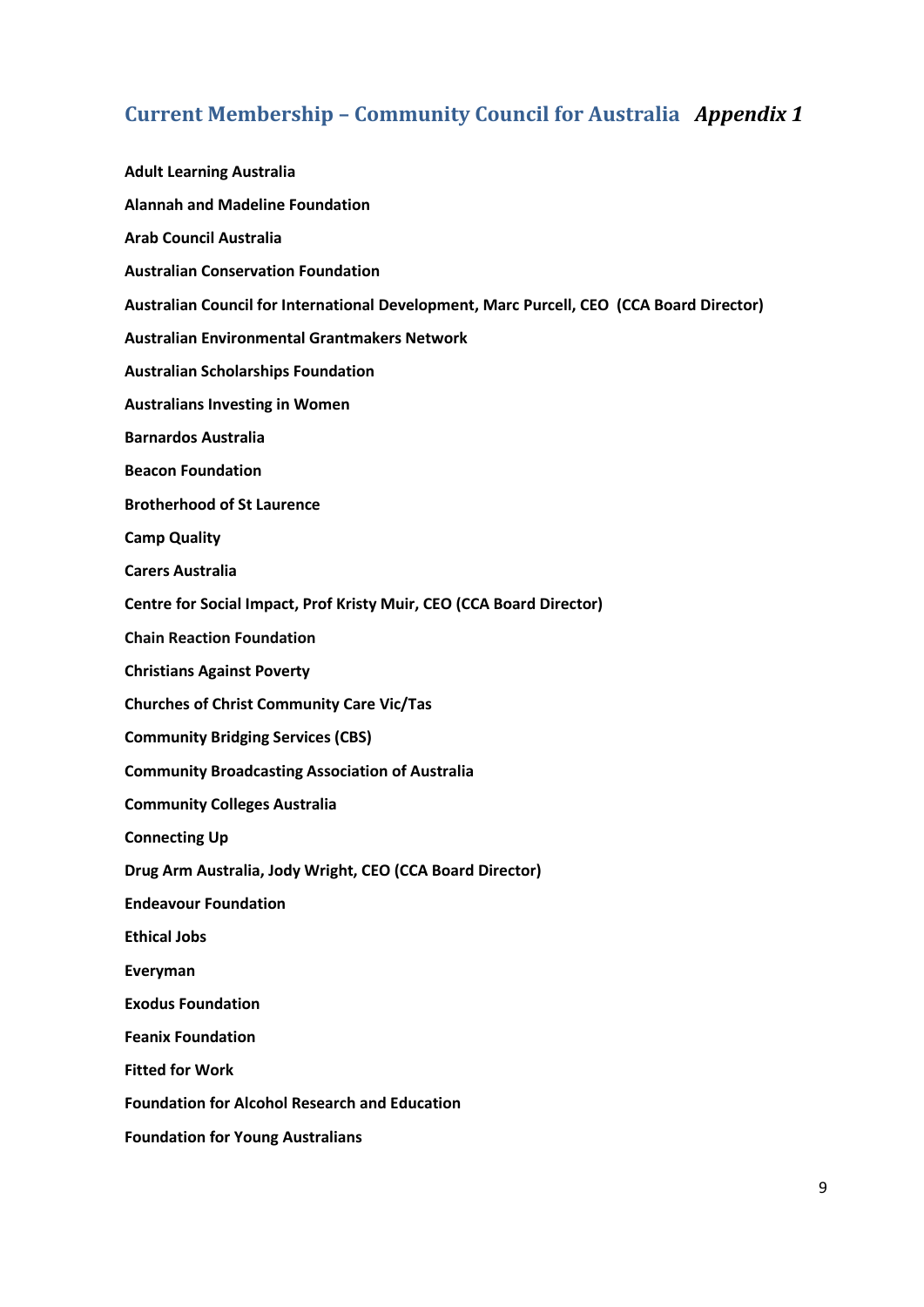| <b>Fragile X Association of Australia</b>                          |
|--------------------------------------------------------------------|
| <b>Good Samaritan Foundation</b>                                   |
| Good2Give                                                          |
| <b>Hammondcare</b>                                                 |
| Hillsong Church, George Aghajanian, CEO (CCA Board Director)       |
| InfoXchange                                                        |
| <b>Justice Connect</b>                                             |
| <b>Kilfinan Australia</b>                                          |
| <b>Learning Links</b>                                              |
| Life Without Barriers, Claire Robbs, CEO (CCA Board Director)      |
| <b>Lock the Gate</b>                                               |
| <b>McGrath Foundation</b>                                          |
| <b>Menslink</b>                                                    |
| <b>Mission Australia</b>                                           |
| <b>Missions Interlink</b>                                          |
| <b>Non Profit Alliance</b>                                         |
| <b>Our Community</b>                                               |
| <b>OzHarvest</b>                                                   |
| Painaustralia                                                      |
| <b>Philanthropy Australia</b>                                      |
| <b>Pro Bono Australia</b>                                          |
| <b>Queensland Water &amp; Land Carers</b>                          |
| <b>Relationships Australia NSW</b>                                 |
| <b>Ronald McDonald House Charities</b>                             |
| RSPCA Australia, Richard Mussell, CEO (CCA Board Director)         |
| <b>Saba Rose Button Foundation</b>                                 |
| <b>SANE</b>                                                        |
| <b>SARRAH</b>                                                      |
| Save the Children, Paul Ronalds, CEO (CCA Board Director)          |
| <b>Settlement Services International</b>                           |
| <b>Smith Family</b>                                                |
| Social Ventures Australia, Suzie Riddell, CEO (CCA Board Director) |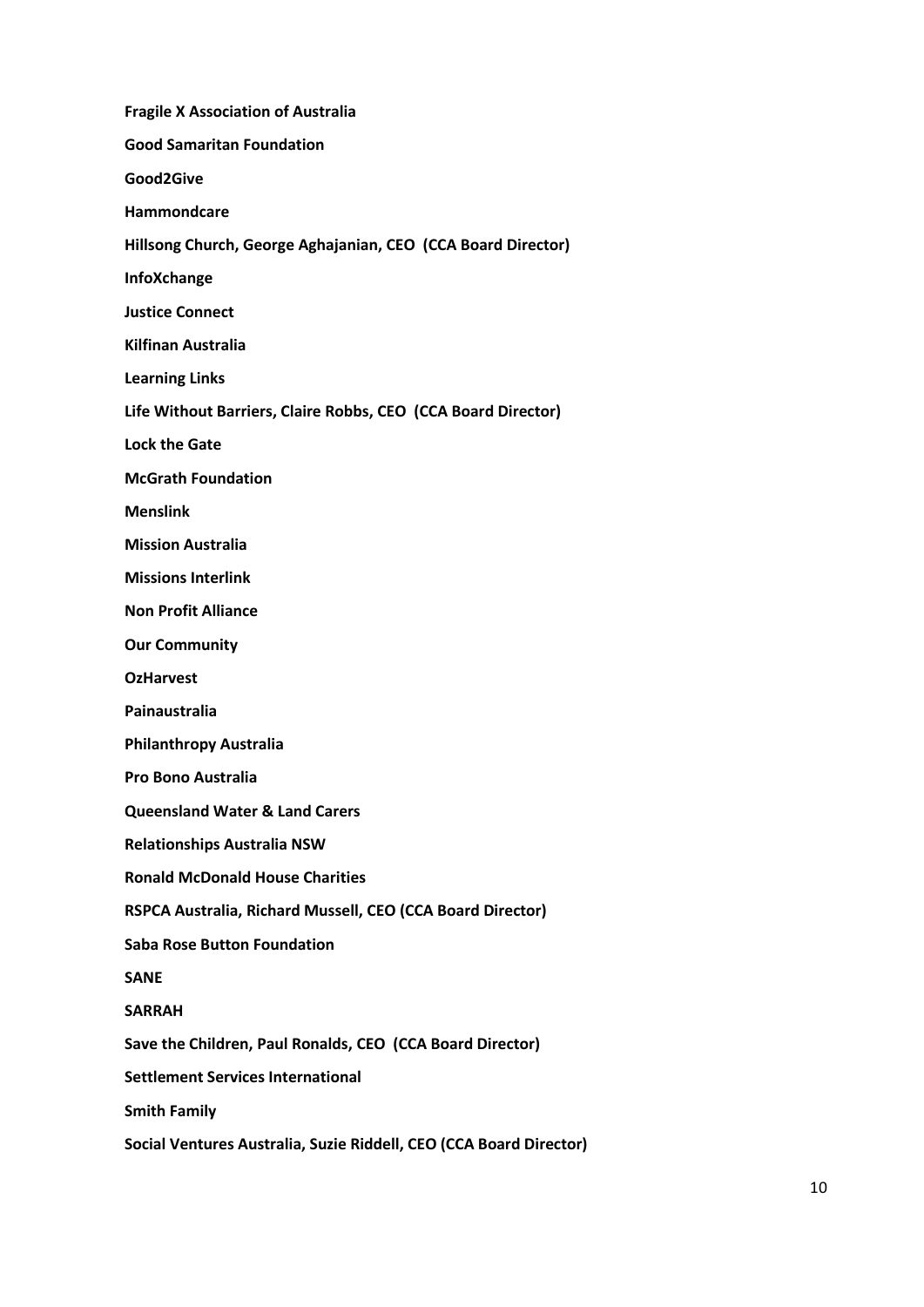**St John Ambulance Social Leadership Foundation Starlight Foundation, Louise Baxter, CEO (CCA Board Director) Sydney Children's Hospital Foundation Ted Noffs Foundation The Centre for Volunteering The Shepherd Centre Volunteering Australia, Mark Pearce, CEO (CCA Board Director) Wesley Mission Workplace Giving Australia World Vision Australia World Wide Fund for Nature Australia YMCA Australia**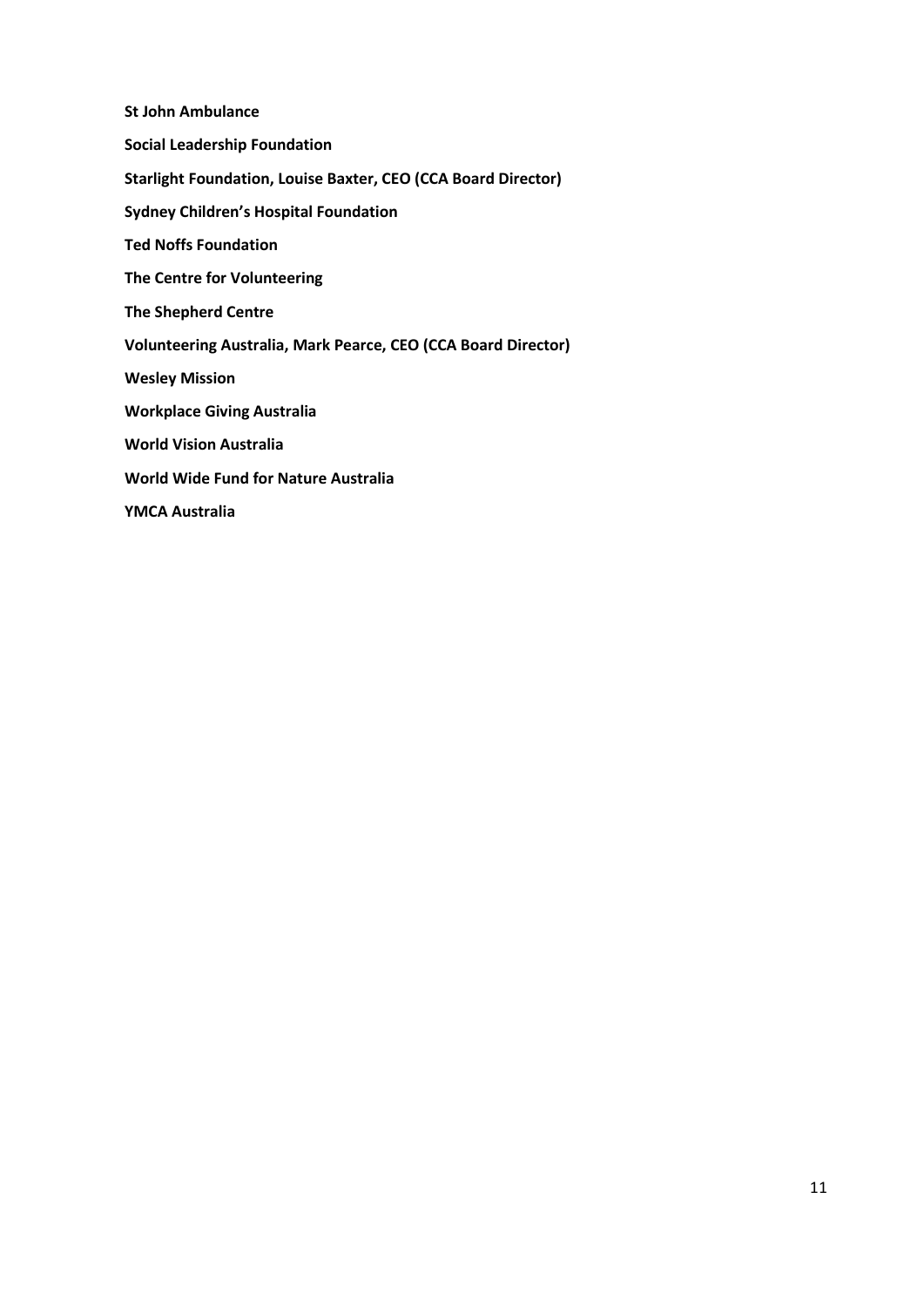#### FUNDRAISING SURVEY 2021 (PIAZZA RESEARCH, CANBERRA, 2021)

### SUMMARY OF MAIN FINDINGS

*Charity donation origin by state and territory* – Australia's charities and NFPs undertaking fundraising activity are required to complete multiple registrations across states and territories depending on where they raise donations. Organisations most frequently registered in NSW (40%) and VIC (40%). Between 19% and 28% registered in the other states and territories. A substantial proportion of charities and NFPs surveyed (20%) did not register in any state or territory.

*Fundraising Activities* – Fundraising events are used by 60% of charities and NFPs. The majority use online fundraising methods (55%). This has implications for registration, reporting and ongoing compliance requirements; online fundraising requires consideration of seven different state and territory registration systems and compliance regimes.

*Awareness of the need to comply with different licenses and regulations across states and territories when using online fundraising methods* – A high proportion (39%) of Australia's charities and NFPs are not aware of the need to comply with different state and territory licenses and regulations when raising funds online.

*Speed of the fundraising registration process* – Substantial proportions of Australian charities and NFPs experience the speed of the fundraising registration process as slow (14% in the ACT to 50% in QLD).

*Complexity of the current fundraising registration process* – The majority of Australian charities and NFPs across all states and territories (between 57% and 88%) report that the fundraising registration process is either very complex with a lot of excessive information required, or 'somewhat complex'.

*Financial and human resource burden from current fundraising rules and requirements* – Between 22% and 40% of Australia's charities and NFPs report that current fundraising rules and requirements cause a high and unacceptable level of financial and human resource burden. This trend appears across all states and territories.

*Average fundraising registration and compliance cost* – The average registration and compliance cost of the middle 90% of Australia's charities is \$11,663.

*Impact of current fundraising registration and rules on Australian charities* – More than half (53%) of Australian charities and NFPs consider the impact of current fundraising rules and registration processes as 'significant' and 22% consider them so significant they have become a barrier to fundraising.

*Support for simplified regulation model* – Ninety-seven per cent (97%) of Australian charities strongly support or support the #Fixfundraising Coalition/Charities Crisis Cabinet simplified regulation model.

*Importance of a single national regulation scheme as recommended by the Royal Commission into National Natural Disaster Arrangements* – Almost all Australian charities and NFPs (91%) believe it is very important or somewhat important for state and territory governments to create a single national regulation scheme for charitable fundraising (as recommended by the Royal Commission into National Natural Disaster Arrangements).

*State and Territory comparison* – Charities and NFPs rated QLD, VIC, WA and NSW as the worst performing jurisdictions imposing the highest costs, complexity and time delays on charities seeking to undertake fundraising activities.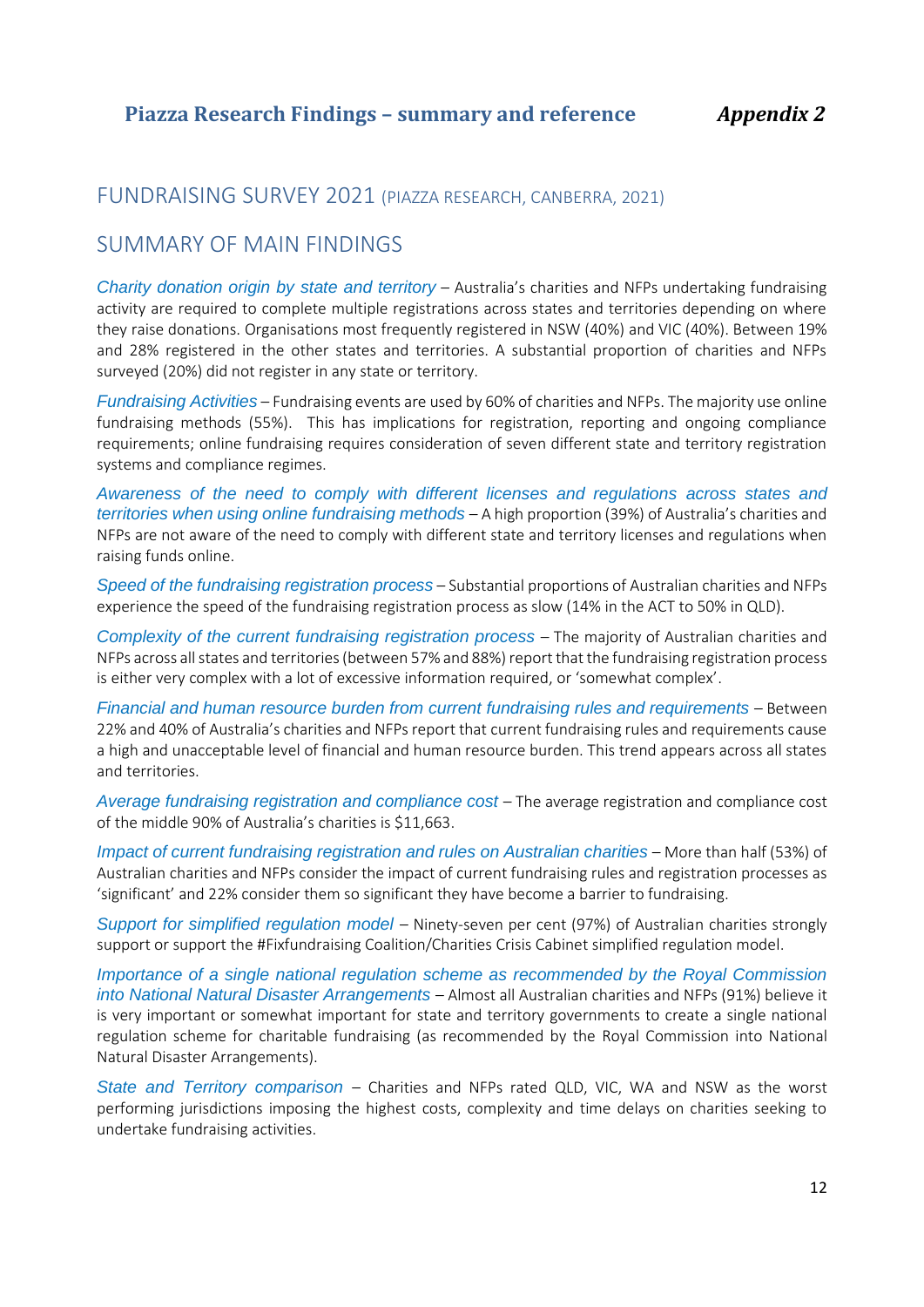### **Australian Fundraising Principles (proposed)** *Appendix 3*

### **Australian Fundraising Principles (proposed)**

#### **Context**

The following principles are designed to provide a nationally harmonised standard for fundraising in place of the current confusing, expensive and ineffective state-based system.

Underpinned by the Australian Consumer Law, Privacy Act, Telecommunications Industry Standard, local council regulations and the ACNC, but with states retaining their oversight and enforcement powers, these principles would lead to stronger fundraising and better regulation. These principles are designed to complement existing self-regulatory fundraising codes, and do not require any additional compliance to meet them.

#### **Principles**

**As a charity registered with the Australian Charities and Not-for-profits Commission (ACNC), we pledge to take all reasonable steps to ensure our fundraising is lawful, truthful and transparent. To do this, we will adhere to the following principles of ethical fundraising practice.**

- 1. We will not mislead or deceive or use false or inaccurate information when fundraising.
- 2. We will not place undue or unreasonable pressure on a person when fundraising, or act unconscionably in any way to obtain a donation.
- 3. When fundraising, we will take all reasonable measures to never exploit the trust, lack of knowledge, lack of capacity, apparent need for care and support, or [vulnerable](https://www.fundraisingregulator.org.uk/code/all-fundraising/behaviour-when-fundraising)  [circumstances](https://www.fundraisingregulator.org.uk/code/all-fundraising/behaviour-when-fundraising) of any [donor.](https://www.fundraisingregulator.org.uk/code/all-fundraising/behaviour-when-fundraising)
- 4. We will ensure that our fundraisers are always clearly, and individually, identifiable by the public.
- 5. We will take responsibility for the standards, practices and conduct of all our fundraising activities, regardless of who conducts them (us, or a contractor or agent on our behalf), or how they are delivered.
- 6. We will conduct all reasonable due diligence when engaging contractors or agents to assist, support or deliver fundraising activities on our behalf.
- 7. When we incur costs for our fundraising, such as using paid fundraisers or other contractors or agents, we will explain this as clearly and simply as possible to the public, before they choose to donate.
- 8. We will be open and honest in our annual reporting about our fundraising strategy, results and costs, and why they are appropriate for our cause at this time.
- 9. To justify the trust shown by donors in the efficient and effective use of the resources given to our organisation, when fundraising (and in our reporting) we will clearly explain the purpose to which funds raised will be, or have been, applied.
- 10. We will ensure that fundraisers employed, or directly engaged by us, only work within the designated hours of operation as permitted by relevant national, state/territory or local laws, or by a properly constituted self- regulatory body if no such laws exist.
- 11. We will only contact the public to seek support where we have the proper and lawful authority to do so, where this is required.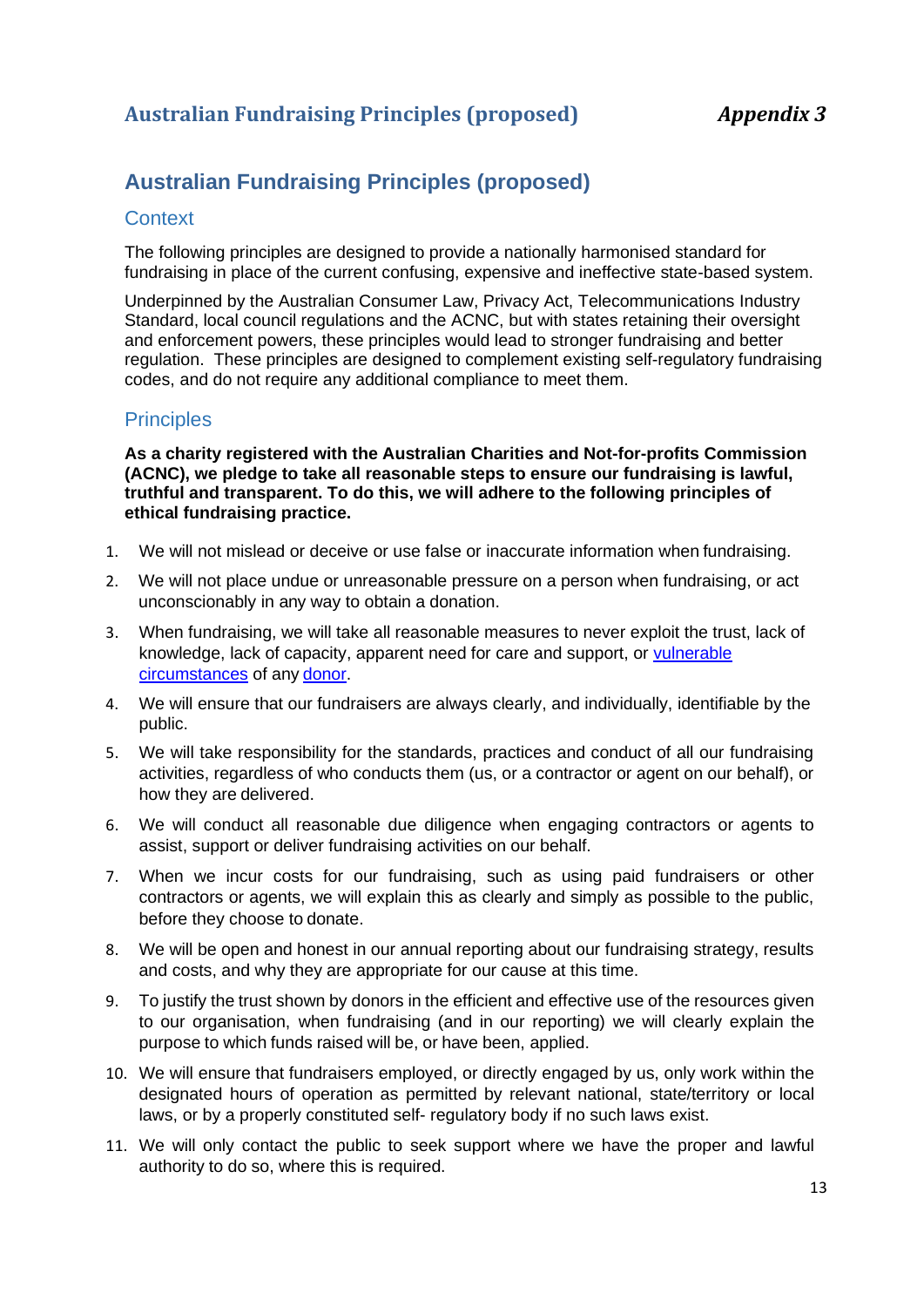- 12. We will ensure personal information we collect, use and manage is done so in accordance with the Australian Privacy Principles.
- 13. We will take all reasonable measures to protect the health and well-being of fundraisers employed or directly engaged by us, and members of the public, during our fundraising activities.
- 14. We will operate a complaints process that allows for the proper investigation and redress of fundraising complaints by the public, and encourage anyone with any concerns about fundraising activity conducted in our name to contact us.

Charities Crisis Cabinet, [https://www.communitycouncil.com.au/content/australian](https://www.communitycouncil.com.au/content/australian-fundraising-principles-proposed)[fundraising-principles-proposed,](https://www.communitycouncil.com.au/content/australian-fundraising-principles-proposed) accessed 13 August 2021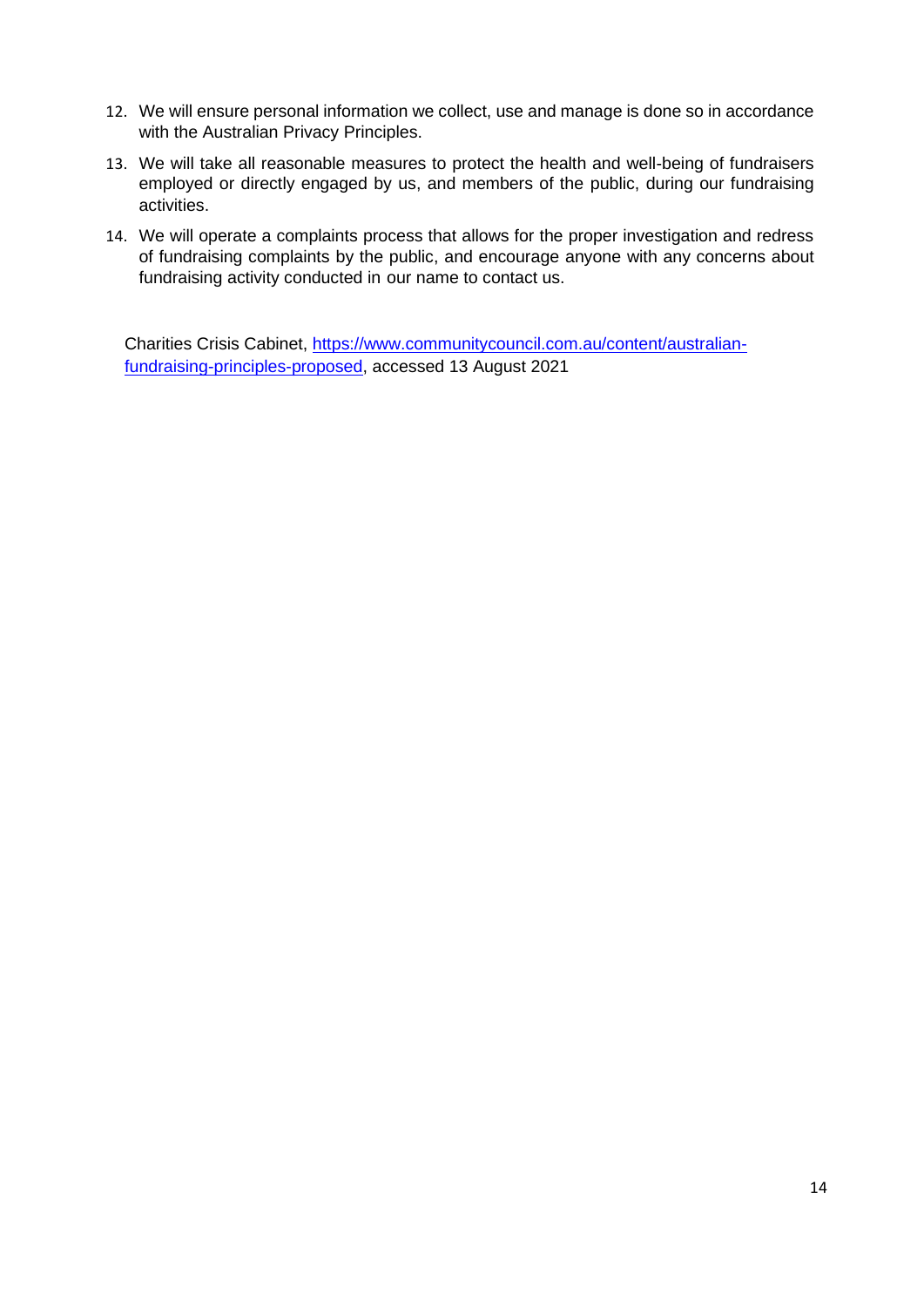### **Australian Fundraising Principles vs Transparency Code** *Appendix 4*

#### **How the proposed AFPs would cover off the Transparency Code principles**

The AFPs are intended to be applicable in all fundraising contexts – including natural disaster fundraising appeals.

#### **Below we outline how, if adopted, the AFPs would satisfy all the features of the proposed Transparency Code.**

| <b>Transparency</b><br><b>Code principle</b>                                                                                                                                   | <b>Discussion</b><br>paper reference                                                                                                                                                                                                                                                                                     | <b>Australian</b><br><b>Fundraising</b><br><b>Principles</b><br>(AFPs)                                                                                                                                                                                                                                                                                | <b>Analysis</b>                                                                                                                                                                                                                                                                                                                                                                                                                                                                                                                                                                |
|--------------------------------------------------------------------------------------------------------------------------------------------------------------------------------|--------------------------------------------------------------------------------------------------------------------------------------------------------------------------------------------------------------------------------------------------------------------------------------------------------------------------|-------------------------------------------------------------------------------------------------------------------------------------------------------------------------------------------------------------------------------------------------------------------------------------------------------------------------------------------------------|--------------------------------------------------------------------------------------------------------------------------------------------------------------------------------------------------------------------------------------------------------------------------------------------------------------------------------------------------------------------------------------------------------------------------------------------------------------------------------------------------------------------------------------------------------------------------------|
| Transparency<br>Code will require<br>that signatories<br>publish an appeal<br>intent outlining<br>how donated<br>funds will be used<br>in response to the<br>natural disaster. | <b>Question 1:</b><br>Would an appeal<br>intent similar to<br>the example<br>provide sufficient<br>information for<br>donors? What<br>additional<br>information<br>should be<br>included?                                                                                                                                | <b>AFP 9: To justify</b><br>the trust shown<br>by donors in the<br>efficient and<br>effective use of<br>the resources<br>given to our<br>organisation,<br>when fundraising<br>(and in our<br>reporting) we will<br>clearly explain the<br>purpose to which<br>funds raised will<br>be, or have been,<br>applied.                                      | The AFPs covers this<br><b>Transparency principle.</b><br>One way to help satisfy AFP 9<br>would be an appeal intent<br>statement, but it is not the only<br>way.<br>Having the broader AFPs gives<br>charities greater flexibility (to<br>consider their size, the type of<br>appeal, donor base etc.)<br>Note: requiring a charity to produce<br>an appeal intent would not<br>overcome the issues that arose in<br>the Celeste Barber - NSW RFS<br>situation.                                                                                                               |
| Transparency<br>Code will<br>prescribe specific<br>information for<br>signatories to<br>report.                                                                                | <b>Question 3: Is</b><br>there additional<br>information that<br>should be<br>reported under<br>the Transparency<br>Code?<br><b>Question 5:</b><br>Should<br>administration<br>costs be included<br>in the<br>Transparency<br>Code? Do you<br>have suggestions<br>for what should<br>be included in the<br>definition of | AFP 7: When we<br>incur costs for our<br>fundraising, such<br>as using paid<br>fundraisers or<br>other contractors<br>or agents, we will<br>explain this as<br>clearly and simply<br>as possible to the<br>public, before<br>they choose to<br>donate.<br>AFP 8: We will be<br>open and honest<br>in our annual<br>reporting about<br>our fundraising | The AFPs cover this<br><b>Transparency principle.</b><br><b>AFP 7</b> provides transparency about<br>fundraising costs. It also covers<br>contractors (third party fundraisers)<br>which is important as many large<br>charities use contractors (it is often<br>more efficient to do so).<br>The Australian accounting<br>standards need to provide a<br>standard way of accounting for<br>these costs leveraging off the<br>existing (ACNC maintained)<br>National Standard Chart of<br>Accounts.<br>Each charity that elects to have a<br>'deemed fundraising authority' as |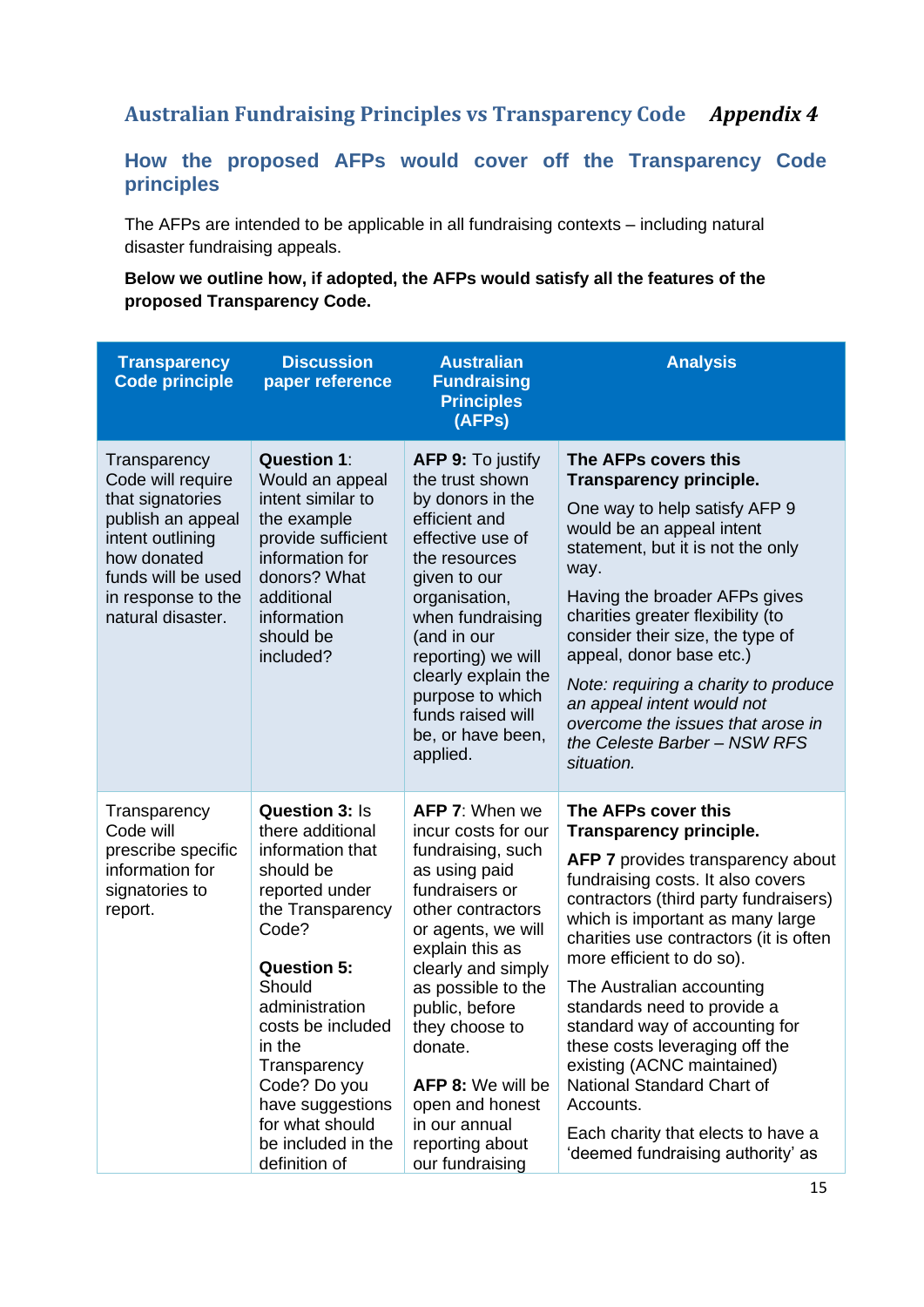| <b>Transparency</b><br><b>Code principle</b>                                                                                                                                       | <b>Discussion</b><br>paper reference                                                                                                                                                                                                                                                    | <b>Australian</b><br><b>Fundraising</b><br><b>Principles</b><br>(AFPs)                                                                                                                                                                                                    | <b>Analysis</b>                                                                                                                                                                                                                                                                                                                                                                                                                                                                                                                                                                         |
|------------------------------------------------------------------------------------------------------------------------------------------------------------------------------------|-----------------------------------------------------------------------------------------------------------------------------------------------------------------------------------------------------------------------------------------------------------------------------------------|---------------------------------------------------------------------------------------------------------------------------------------------------------------------------------------------------------------------------------------------------------------------------|-----------------------------------------------------------------------------------------------------------------------------------------------------------------------------------------------------------------------------------------------------------------------------------------------------------------------------------------------------------------------------------------------------------------------------------------------------------------------------------------------------------------------------------------------------------------------------------------|
|                                                                                                                                                                                    | administration<br>costs?                                                                                                                                                                                                                                                                | strategy, results<br>and costs and<br>why they are<br>appropriate for<br>our cause at this<br>time.                                                                                                                                                                       | part of its ACNC registration should<br>then report its compliance with the<br>AFPs through its Annual<br>Information Statement (AIS) to the<br>ACNC. The states and territories<br>would be able to enforce the AFPs<br>as deemed licence conditions.<br>No additional reporting obligation<br>should be mandated. There are<br>existing self-regulatory codes that<br>expand on these issues.                                                                                                                                                                                         |
| Transparency<br>Code will set out<br>minimum<br>reporting<br>frequencies for<br>signatories to<br>meet.                                                                            | Question 2: Do<br>you think the<br>reporting<br>elements<br>proposed are<br>appropriate?<br><b>Question 6: Do</b><br>you consider the<br>quarterly<br>minimum<br>reporting will<br>meet donors'<br>expectations of<br>transparency?<br>Would you<br>suggest a<br>different<br>approach? | AF 8: We will be<br>open and honest<br>in our annual<br>reporting about<br>our fundraising<br>strategy, results<br>and costs, and<br>why they are<br>appropriate for<br>our cause at this<br>time.                                                                        | The AFPs cover this<br><b>Transparency principle.</b><br>See above. As a minimum,<br>charities using the deemed<br>fundraising authority via the ACNC<br>would be required to report on their<br>compliance with the AFPs<br>annually. Charities can also use<br>such additional means (eg,<br>updates on their website) that are<br>suited to their donors.<br>The Australian National Disaster<br><b>Recovery Principles support</b><br>steady, medium to long term<br>expenditure in response to natural<br>disasters - which would be<br>appropriately captured through the<br>AIS. |
| Transparency<br>Code will be<br>voluntary and<br>target charities<br>involved in the<br>response to a<br>natural disaster<br>and in receipt of<br>substantial public<br>donations. | <b>Question 4:</b><br>Would your<br>charity have the<br>capability to<br>publish the<br>proposed<br>reporting content<br>during a natural<br>disaster?                                                                                                                                  | <b>AFP 5: We will</b><br>take responsibility<br>for the standards,<br>practices and<br>conduct of all our<br>fundraising<br>activities,<br>regardless of who<br>conducts them<br>(us, or a)<br>contractor or<br>agent on our<br>behalf), or how<br>they are<br>delivered. | The AFPs go further than this<br><b>Transparency principle</b><br>Australia needs straightforward<br>regulation that applies to all<br>charities (and those fundraising on<br>its behalf), that applies to all types<br>of fundraising appeals.<br>A voluntary code that applies only<br>when a natural disaster has been<br>declared and sits on top of existing<br>fundraising laws adds an<br>unnecessary layer. But the AFPs<br>would be instead of the existing<br>seven different sets laws.                                                                                      |